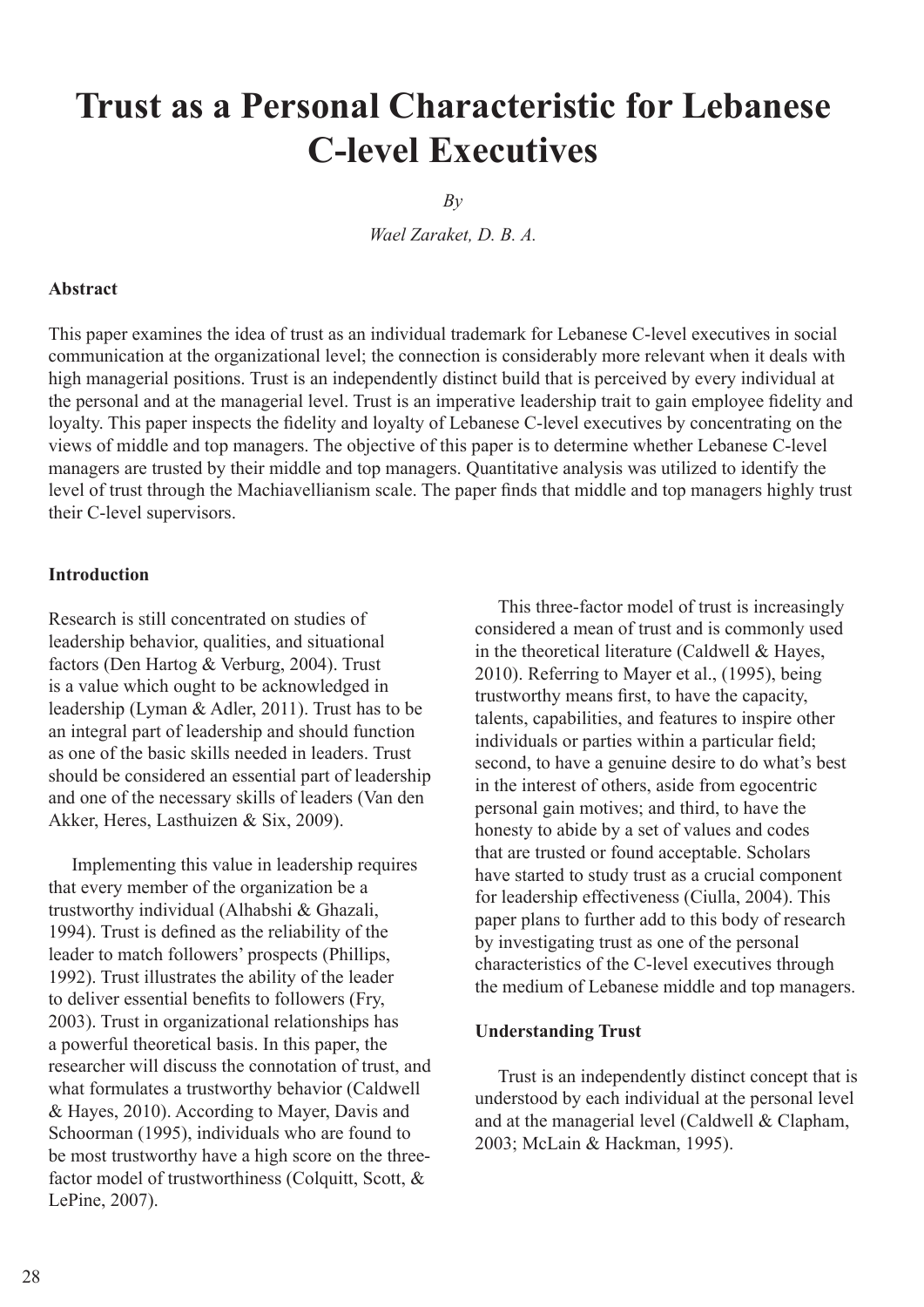Trust at the individual level has broadly been recognized as comprising aptitude, compassion, and honesty (Savolainen & Häkkinen, 2011). Trust is related to actual leader-member symmetrical relationships and is concentrated on Brower, Lester, Korsgaad and Dineen's (2009) argument regarding the tendency of people to trust. The author supports the idea that trust is not a tendency, an approach, or an aim, but a behavior requiring the surrendering of authority (Hinchman, 2009). Additionally, the author also supports the perspective that interpersonal trustworthiness is based on the ability, compassion, and honesty of the individual to be trusted and is thoroughly linked to the behavior of a leader (Savolainen & Häkkinen, 2011).

 The link between a leader's comportment and trust is fraught with personal insightful subjects (Hollander, 1995), such as a follower's understanding of the implicit and explicit components of the social contract and the values that social contracts include (Caldwell & Dixon, 2010). Barnett and Schubert (2002) acknowledged a functional relationship which borders the leader-follower relationship as a sequence of psychological contracts that escalate to the extent of a "covenantal relationship" (Hernandez, 2012). Rousseau (1995) established the compound moral insinuations of social contracts in organizational relationships and illustrated that these social contracts are perceptively observed and individually understood (McInnis, 2012).

 Therefore, the social contract is a personalized understanding of the obligations owed by each leader – observed inside a symmetrical connection including the leader and every follower separately – and this will identify whether the leader is considered trustworthy (Hernandez, 2012). Pava (2003) proposed that the covenantal leader is a moral agent who is observed as seeking the best welfare of each stakeholder while matching this requirement within a wider organizational framework as well. Caldwell, Truong, Linh and Tuan (2011) proposed that the equilibrium of managerial and personal urgencies needed the insight and conscious prudence of a moral agent who is intensely dedicated to every stakeholder (de Plessis, Conely, & Hlongwane, 2007). Even

though in the theoretical literature trust is often interchangeable with trustworthiness (Corritore, Kracher, & Wiedenbeck, 2003), one individual trusts another when the second individual is trustworthy (Gerson & Gerson, 2006). In a leadership framework, organizations require that employees trust their leaders and conform to anticipated comportments (Van den Akker, et al., 2009).

 This trust is comprehensive when leaders are considered trustworthy; Yukl (1989) realized that "trust may be measured at the strategic level when leaders do the correct behavior, at the organizational level when processes and decisions lead to correct results, and at the individual level when leaders create connections based upon an established commitment to each person's wellbeing" (p. 269).

 Mayer et al. (1995) considered aptitude as "that group of skills, competencies, and characteristics that enable a party to have influence within some specific domain" (p.717). Other researchers propose that aptitude is a measure of "competence" (Kee & Knox, 1970), and "expertness" (Giffin, 1967). Compassion is considered "the extent to which a trustee is believed to want to do good to the trust aside from an egocentric profit motive" (Mayer et al., 1995, p. 718). Butler and Cantrell (1984) described trust as comprising a loyalty to the interests and well-being of another person. Mayer et al. (1995) acknowledged honesty as "the trustor's perception that the trustee adheres to a set of principles that the trustor finds acceptable" (p. 719). Hosmer (1995) focused on the notion that trust was fundamentally morally based, and recognized ten distinct moral perspectives for evaluating trustworthy conduct and the implementation of duties required by those who pursue trust – it is an acute mission for leaders in a world where mistrust is progressively arising.

 Mayer et al. (1995) highlighted that the tendency to trust differs among individuals and is dependent on the conduct of the individual to be trusted. Gill, Boies, Finegan and McNally (2005) directed two research projects to establish the significance of aptitude, compassion, and honesty as antecedents of trust, and consequently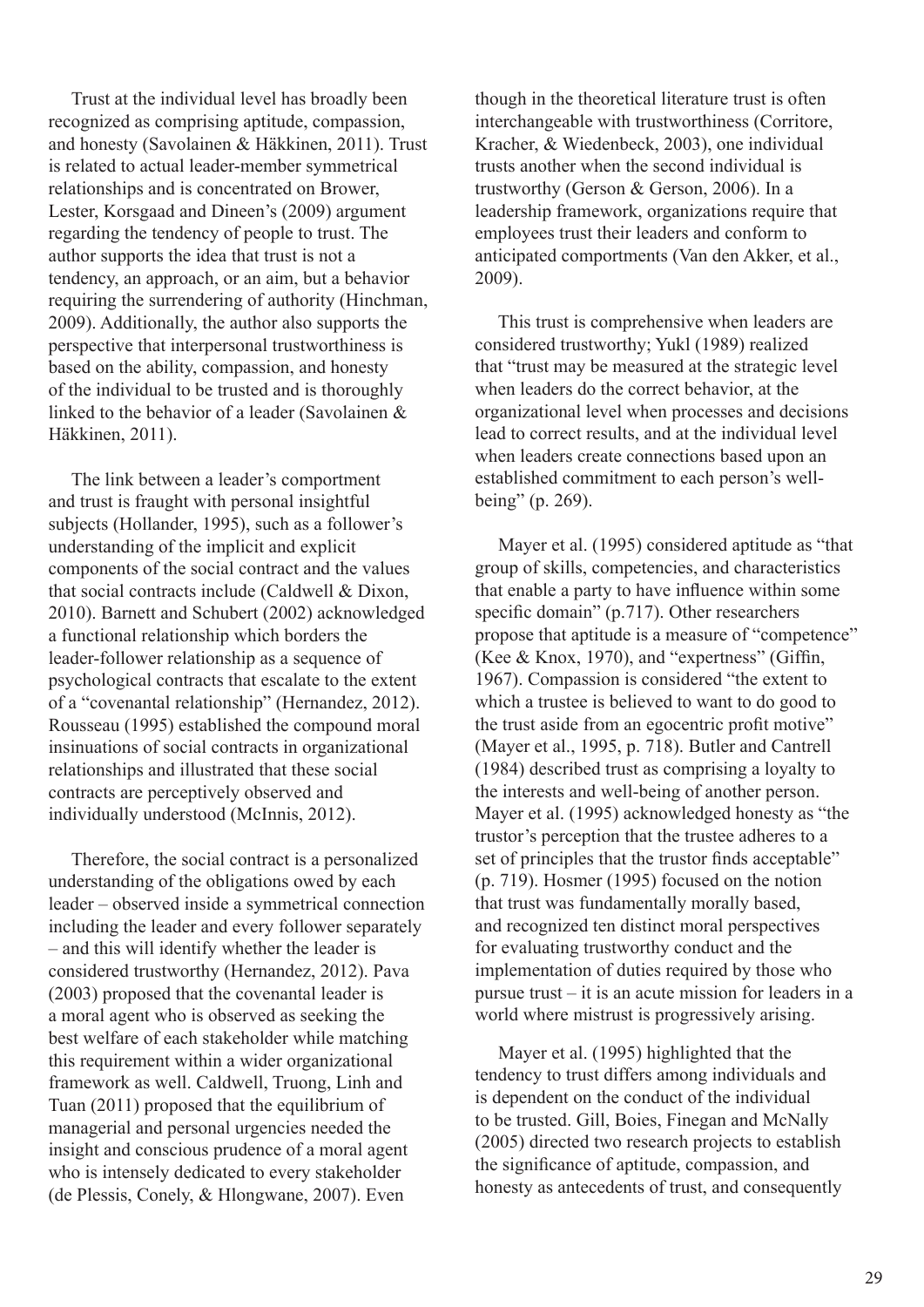discovered that personal view, the simplicity or vagueness of information, and the framework of a position affect the trust decision.

 Das and Teng (2004) realized that the tendency to trust is not simply individually defined, but is a function of how a person recognizes the threats related to the associations between parties, and is a function of the conduct of persons who pursue trustworthiness. In accordance with the description of interpersonal trust explained by Mayer et al. (1995) and the developing research about the antecedents of trust associated with leadership effectiveness, it was found that the relationships between the conduct of leaders and the influence of conduct on insights about leaders' trustworthiness can enable clarification regarding how the leaders' conduct can cause increased interpersonal commitment, which is an essential key to wealth creation (Caldwell, Hayes, Bernal & Karri, 2008).

 Organizational performance management in an institutional context is therefore the activities of C-level executives in planning, applying, revising, assessing and recording the success of its procedures, platforms, and missions for its leadership trustworthiness (Green & Howe, 2011). To comprehend thoroughly the leadership improvement tasks confronted by organizations, Center for Creative Leadership (CCL) directed research using its Benchmarks competency framework (Petrie, 2011). Center for Creative Leadership emphasized two significant lines of inquiry:

First, which leadership aptitudes are considered most imperative for accomplishment in an organization?

 CCL Standards database identifies 16 key leadership abilities, as well as five derailment elements that can specify whether a manager's career is suffering. While each of these abilities is imperative to total leader effectiveness, some are considered more acute than others in various businesses or divisions (Rude, 2013). Knowing which proficiencies are more relevant in the organization can assist agencies to create a leadership improvement policy that forms the capabilities required for better usefulness (Petrie, 2011).

Second, how efficiently do the organizational leaders perform in competency areas, which are the pillars of accomplishment?

 It is imperative to recognize how leadership skills in an organization coincide with the skills acknowledged as most significant for leaders in successful organizations (Rude, 2013). Detecting leadership strengths and weaknesses allows an organization to define how well individual competences coincide with organizational requirements. In addition, it helps the organization to classify substantial differences which have to be tackled through dedicated expansion and knowledge.

# **Organizational Leaders have Significant Strengths**

 The organizational leaders' capability to make employees feel comfortable is the most appreciated ability appraised by coworkers the researcher had studied. Considering differences such as gender, race, and ethnicity is an additional solid facet of an organizational leader (Petrie, 2011). Those leaders are perceived as quick to obtain new information; they are creative and ready to do whatever is needed to accomplish organizational goals. These results demonstrate that organizations have a set of interpersonally expert, smart, and dedicated leaders as an influential asset on which to build loyalty and trust (Hanson, 2013).

 A Zaraket and Halawi (2015) study delineates the interrelated relation between organizational commitment and organizational goals supported with the leader's visions and objectives. The primary focus points for leadership improvement in an organization is to enhance the capability to lead workers, to cope with change, and to involve people in participative management. Leading workers successfully is seen as the supreme significant proficiency for organizational leaders, even though it is ranked 15 amid the 16 proficiencies related to leader success. Change management and participative management are similarly considered significant by more than half of the respondents, but are in the lowest half of the leadership proficiencies related to effectiveness (Petrie, 2011).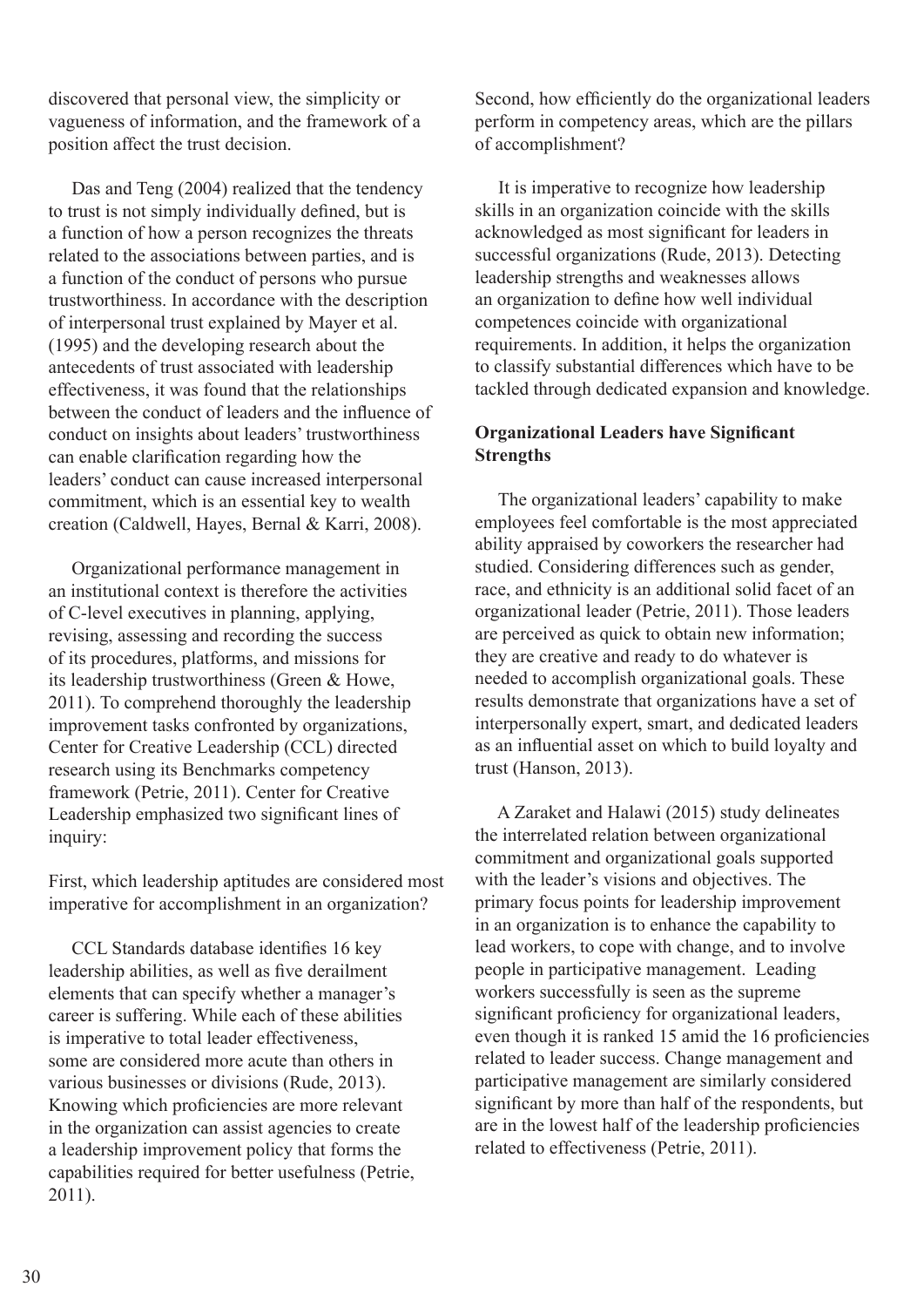Organizations similarly require strategies for presenting wide, cross-structural practices and prospects for knowledge.

 Weak functional (or departmental) orientation is the most common cause for derailing managers in organizations. Executives can inspire improvement in leaders' proficiency by creating chances for their subordinates and prospective leaders to stretch beyond their own current capabilities (Bleak & Fulmer, 2009). A variety of practices (diverse tasks, progressive interactions, classical teaching) can organize talents and perceptions, and diminish the opportunity for derailment (Petrie, 2011). Followers were asked to offer their perceptions regarding their leaders' trustworthiness (the Machiavellian scale seems to be a fragile measure for any facet of trust).

 C-level executives from various Lebanese banks were chosen for this study, as the Lebanese banking sector has a clear and well-established hierarchy. Those executives were chosen because there has been no applied proper model of trust in Lebanon except in the banking sector, in order to provide a framework for leadership succession that can improve the performance and survival of organizations and to offer additional justifications for leadership succession procedure and an efficient management mechanism. Contextually, leadership is influenced by culture, structure, society, and policies as well as by established leadership (Korbonski, 1976). Therefore, the choice of banking executives is based on culture, structure, collectiveness, and the policies which are characterized by the absence of established leadership and managerial structure.

### **Measuremen**t

 Machiavellianism (Christie & Geis, 1970) is a scale that asks participants to state their level of agreement or disagreement to 20 statements on a seven-point scale ranging from ''Strongly disagree" to ''Strongly agree." In this paper, five questions regarding trustworthiness were found to be relevant to the paper's objectives. In order to determine internal consistency of the items, five items were loaded. A Cronbach's alpha coefficient shows a moderately high reliability of .862. For the current paper, the Machiavellianism has an overall

reliability of .905 that was achieved for the scale. The scale inter-correlations ranged from .873 to .898. All the inter-item inter-correlations were highly significant ( $p < .001$ ), except for the intercorrelation of items 1 and 7, which was at  $p = .05$ . The high positive inter-correlations also suggests that all the items in this scale had done what they were intended to do, that is, to measure leadership trustworthiness consistently.

# **Participants**

 Participants were middle and top level managers from the Lebanese banking sector, who are referred to as managers throughout this paper, while C-level executives are referred to as leaders. At the time of the research, the researcher had 500 managers from various Lebanese banks. Some of these managers were positioned at branches outside Lebanon, while others were either unavailable or unwilling to participate, and thus, 400 were nominated bearing in mind the dispersed location of the chosen samples and the time frame allocated for data collection.

 The questionnaires, together with a list of selected participants, were given to the HR departments to distribute, and a total of 304 questionnaires were returned. The survey suggested a response rate of 68%, which is an acceptable return for a survey in Lebanon.

# **Results and Discussion**

 The following descriptive statistical analysis was used to determine frequencies and percentages of the respondents. This study used 400 questionnaires, targeting 400 participants, but only 304 (68%) participants returned the questionnaires within the given time; consisting of 46 Branch managers, 8 Department managers, and 250 Regional managers. Only these 304 surveys were valid for analysis. This set of data was intended to identify demographic variables of the sample and examine the research results. Table 1 delineates the demographical outline of the sample.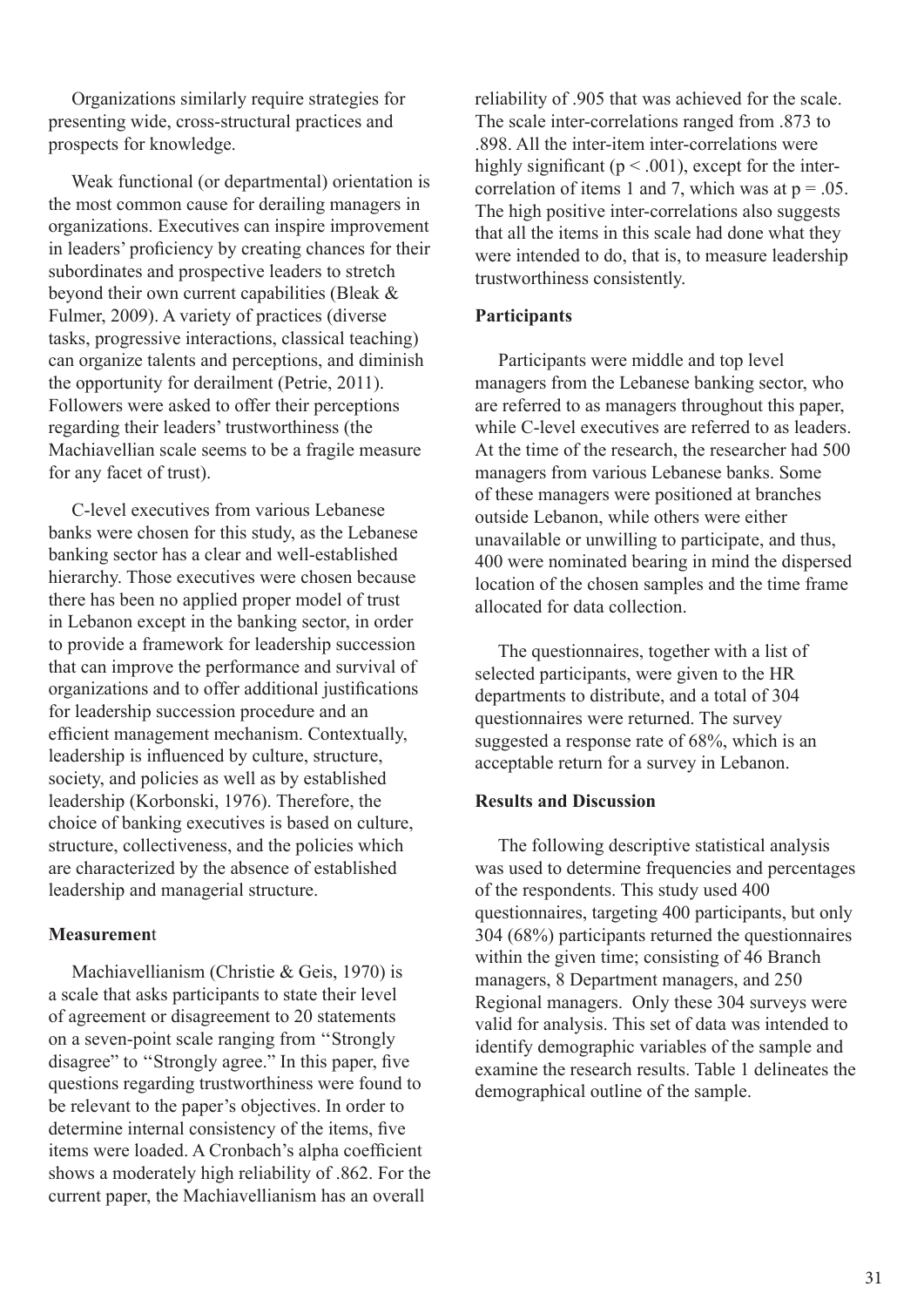Table 1. Gender Frequency and Percentage.

|        | Demographic Information<br>of the respondents | Frequency | Percentage<br>$(\%)$ |  |
|--------|-----------------------------------------------|-----------|----------------------|--|
| Gender |                                               |           |                      |  |
|        | Male                                          | 261       | 86                   |  |
|        | Female                                        | 43        | 14                   |  |
|        | Not reported                                  |           | 0.0                  |  |
|        | Total                                         | 304       | 100.0                |  |
|        |                                               |           |                      |  |

Table 1 shows that 86% of the respondents were males while 14% were females. This implies that C-level executive positions among Lebanese are dominated by males. Most respondents fall within the age group 32 to 41 years (34.9%); for the 42 to 51 and 52 to 61 years age groups, the percentage is 31.9%. The 62 to 68 years age group is 0.32%, and three respondents (0.98%) did not report their age. Table 2 demonstrates age group frequency and percentage.

Table 2. Age Group Frequency and Percentage.

| Demographic Information<br>of the respondents | Frequency | Percentage<br>$(\%)$ |  |
|-----------------------------------------------|-----------|----------------------|--|
| Age Group                                     |           |                      |  |
| 32 to 41 years                                | 106       | 34.9                 |  |
| 42 to 51 years                                | 97        | 31.9                 |  |
| 52 to 61 years                                | 97        | 31.9                 |  |
| 62 to 68 years                                | 1         | .32                  |  |
| Not reported                                  | 3         | .98                  |  |
| Total                                         | 304       | 100                  |  |

Regarding location, the majority of the respondents were in Beirut (93.75%), followed by Mount Lebanon (5.6%), and Saida (0.65%). Table 3 shows location frequency and percentage.

Table 3. Location Frequency and Percentage.

|          | Demographic Information<br>of the respondents | Frequency | Percentage<br>$(\%)$ |  |
|----------|-----------------------------------------------|-----------|----------------------|--|
| Location |                                               |           |                      |  |
|          | Beirut                                        | 285       | 93.75                |  |
|          | Mount Lebanon                                 | 17        | 5.6                  |  |
|          | Saida                                         | 2         | .65                  |  |
|          | Not reported                                  |           |                      |  |
|          | Total                                         | 304       | 100                  |  |

Concerning education level, most of the respondents had a Bachelor degree (63.49%), followed by a Master's degree (31.25%), Baccalaureate (3.62%), Doctorate (3.32%), and one person did not report education level. Table 4 shows education level frequency and percentage.

Table 4. Education Level Frequency and Percentage of the Respondents.

| Demographic Information<br>of the respondents |                 | Frequency | Percentage<br>$\binom{0}{0}$ |  |
|-----------------------------------------------|-----------------|-----------|------------------------------|--|
| Education Level                               |                 |           |                              |  |
|                                               | <b>Bachelor</b> | 193       | 63.49                        |  |
|                                               | Master          | 95        | 31.25                        |  |
|                                               | Baccalaureate   | 11        | 3.62                         |  |
|                                               | Doctorate       | 4         | 1.32                         |  |
|                                               | Not reported    | 1         | .32                          |  |
|                                               | Total           | 304       | 100                          |  |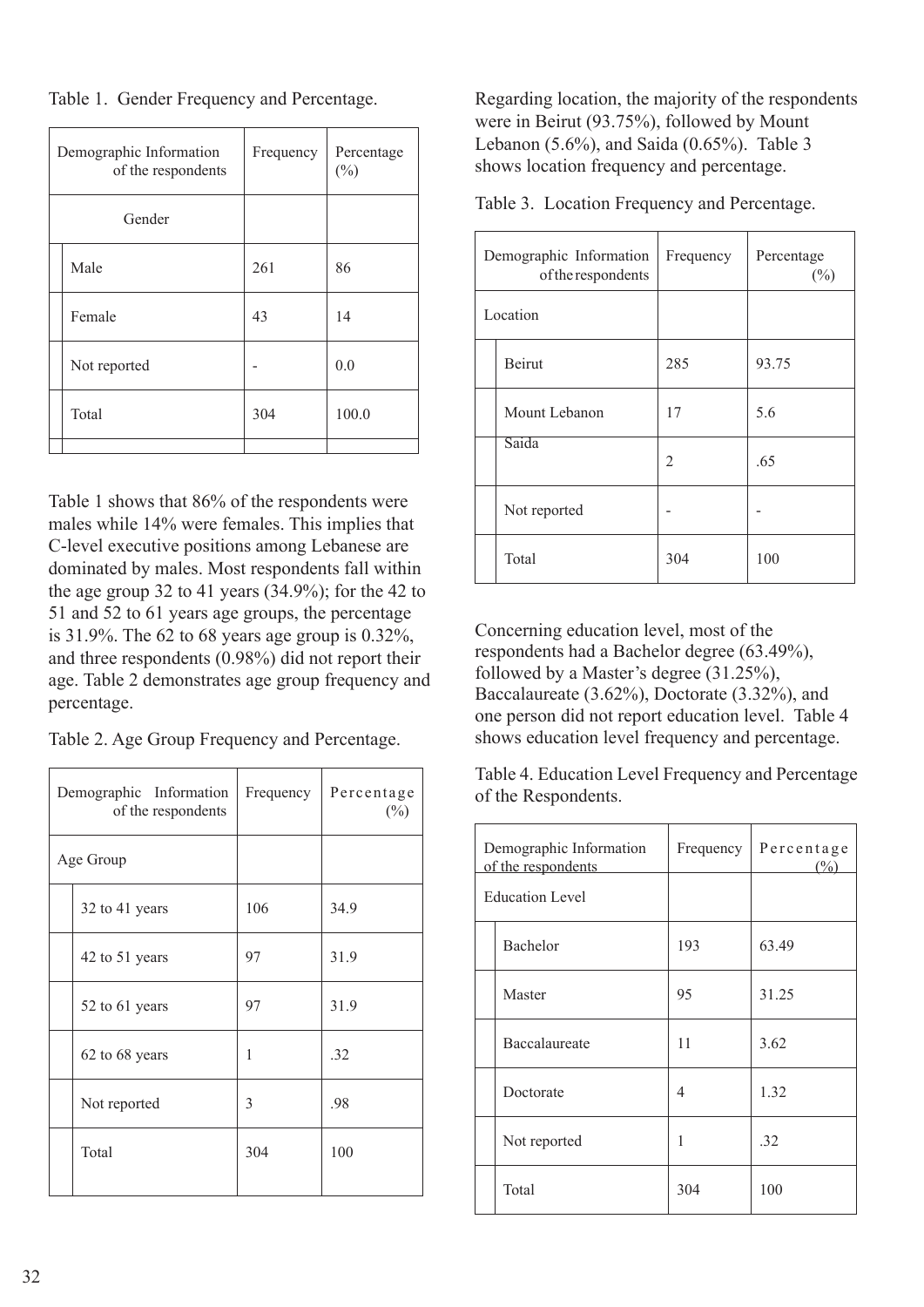Regarding field of interest, the majority of the respondents were Business (55.6%), followed by Economics (29.27%), Law (7.56%), Other (6.9%), and two respondents did not state their field of interest. Table 5 shows field of interest frequency and percentage.

|                   | Demographic Information | Frequency | Percentage |
|-------------------|-------------------------|-----------|------------|
|                   | of the respondents      |           | $(\%)$     |
| Field of Interest |                         |           |            |
|                   | <b>Business</b>         | 169       | 55.6       |
|                   | Economics               | 89        | 29.27      |
|                   | Law                     | 23        | 7.56       |
|                   | Other                   | 21        | 6.92       |
|                   | Not reported            | 2         | 65         |
|                   | Total                   | 304       | 100        |

Table 5. Field of Interest Frequency and Percentage.

The majority of the respondents (85%) were in the middle level, and almost one-third (31.25%) were members of the organization for more than 8 years. Table 6 shows position in the organization frequency and percentage.

Table 6. Frequency and Percentage of Position in the Organization.

| Demographic Information of<br>the respondents | Frequency | Percentage<br>$(\%)$ |  |
|-----------------------------------------------|-----------|----------------------|--|
| Position in the Organization                  |           |                      |  |
| Top level                                     | 22        | 7.2                  |  |
| Middle level                                  | 258       | 85                   |  |
| Not reported                                  | 24        | 7.8                  |  |
| Total                                         | 304       | 100                  |  |

Concerning years of service in the organization, there are three clusters. Most of the respondents have 8 years service and above (31.25%), while other respondents have 4 to 7 years service (30.6%). The third group of respondents has spent 1 to 3 years (28.29%) in the organization, and three respondents (9.86%) did not report their service in the organization. Table 7 shows years of service in the organization frequency and percentage.

Table 7. Frequency and Percentage of Years of Service in the Organization.

|                           | Demographic Information of<br>the respondents | Frequency | Percentage<br>$(\%)$ |  |
|---------------------------|-----------------------------------------------|-----------|----------------------|--|
| Years in the Organization |                                               |           |                      |  |
|                           | $1 - 3$<br>years                              | 86        | 28.29                |  |
| 4-7 years                 |                                               | 93        | 30.6                 |  |
|                           | 8 years and above                             | 95        | 31.25                |  |
|                           | Not reported                                  | 30        | 9.86                 |  |
|                           | Total                                         | 304       | 100                  |  |

The measures of central tendency and dispersion in frequency distribution, in various realistic conditions, is useful to identify data by a single number, which is most illustrative of the whole collection of numbers (i.e., a measure of central tendency by the mean and standard deviation). This section describes, among other items, the skewness and kurtosis of the distribution of the analyses. Table 8 shows mean, standard deviation and variability of the relevant dimensions.

Table 8. Mean, standard deviation, and variability of dimensions.

| No. | Dimensions | N   | Mean | Std.D | Skewness | Kurtosis |
|-----|------------|-----|------|-------|----------|----------|
|     | Trust      | 404 | 5.62 | 1.15  | $-1.09$  | 1.18     |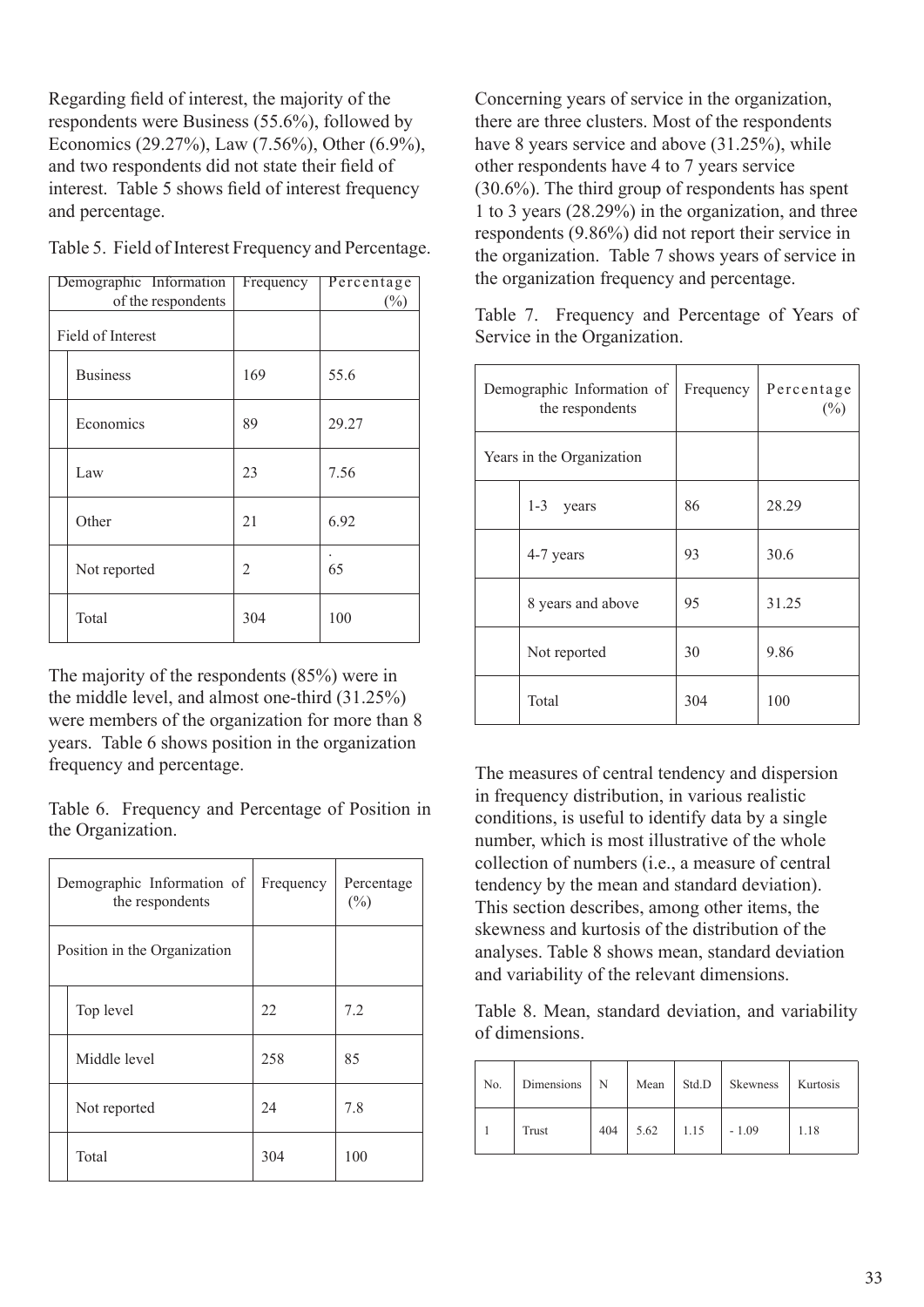Table 8 shows that the Trust dimension of the paper has a mean value with variety (5.62) on a 7-point scale. This result shows that the leader gives the impression of having their own personal characteristics and being faithful in achieving the organization's goals. The result confirms that the leader has a reasonable aptitude to recommend and alter their personal characteristics when the individual cooperates with followers.

# **Exploratory Factor Analysis (EFA)**

 The main goal of factor analysis is to distinguish simple items (loadings > 0.30 on only one factor) that are explainable, supposing that those items are factorable. The Kaiser-Meyer-Olkin (KMO) measure of sampling adequacy examines whether the partial correlations between variables are minor. The current paper demonstrates that the value of the Kaiser-Meyer-Olkin (KMO) for Trust was (0.949), which means that the value is high-quality. Bartlett's test of sphericity and KMO were used to define the appropriateness of factor analysis. If Bartlett's test of sphericity is significant and if KMO demonstrates high value, that is between 0.5 and 1.0, then, factor analysis is suitable for the study (Malhotra, Agarwal & Peterson, 1996). Statistically, the model is assessed by comparing two variance/covariance matrices.

 To continue with measuring the fit, taking into consideration the Independent and Dependent Variables, this segment acknowledges the reliability scores for the construct measures followed by Confirmatory Factor Analysis (CFA). The reliability tests inspect the internal reliability of the item in a measure to define whether each observed variable should be retained and whether something should be omitted.

# **Measurement Model Fit and Modifications**

 This segment stresses all key results in relation to initial measurement model fit along with CFA. Among its strengths, CFA includes the testing of unidimensionality and assesses a data set by approving the fundamental structure on the basis of theoretical grounds (Malhotra, et al., 1996). Consequently, taking these dilemmas into consideration, the measurement model

for Trust was examined using five items. The basic inspection of the inter-item correlation matrix discovered that trust was correlated with every other element in the scale. These items were subjected to a CFA, the results of initial measurement model of trust which are provided in Figure 1. The fit indices suggest a mixed picture with regards to the adequacy of the fit elevated x2 and RMSEA. Examination of the loadings indicates that the standardized regression weight was very high, for the five items showed an acceptable loading. Table 9 shows the Summary of Measurement Findings (CFA) of Trust.

|                  |                                                     |                     |     |              |            |      | Stand Lod |
|------------------|-----------------------------------------------------|---------------------|-----|--------------|------------|------|-----------|
| No.              |                                                     | Measurement model   |     |              |            |      |           |
| $1-$             | My leader reacts only when it is ethically correct. | .73                 |     |              |            |      |           |
| $2 -$            | My leader is a dependable individual.               | .82                 |     |              |            |      |           |
| $\overline{3}$ - | My leader is a direct individual.                   |                     |     |              |            |      | .81       |
| 4-               | My leader is a truthful individual.                 |                     |     |              |            |      | .88       |
| $5 -$            | My leader believes in the respect for rule of law.  |                     | .82 |              |            |      |           |
|                  | <b>Achieved Fit Indices</b>                         |                     |     |              |            |      |           |
|                  | Chi-square                                          | Parsimony fit index |     |              |            |      |           |
|                  | $Chi-square(x2)$                                    | p-value             | DF  | <b>RMSEA</b> | <b>GFI</b> | AGFI | CFI       |
| Initial          | 20.634                                              | .001                | 5   | .088         | .979       | .937 | .988      |
|                  | Composite Construct Reliability .91                 |                     |     |              |            |      |           |

Table 9. Summary of Measurment Findings (CFA) Trust

The composite construct reliability for this fiveitem measure is .905, which is well above the acceptable level as indicated in the literature. This specifies that the retained four items are deemed consistent, as well as effective for this construct measure.

*Figure 1.* The results of initial measurement model and modifications of trust



Figure 1 shows that leaders in organizations are thoughtful when communicating with their followers. Followers feel that their leaders pay attention to what they have to say and respond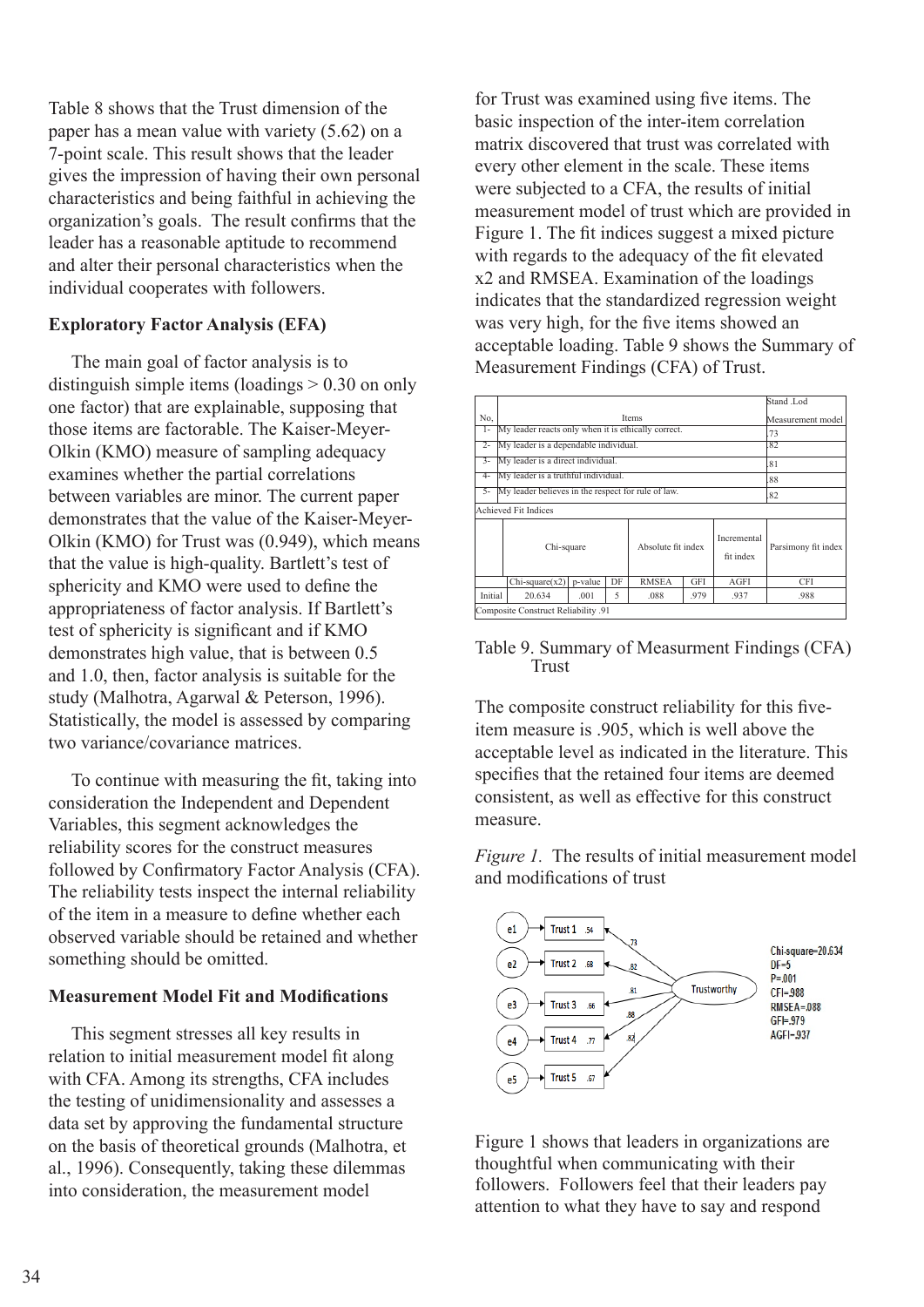accordingly (e.g., my superior listens to what other individuals say to him/her, and the leader usually responds rapidly to messages like memos, phone calls, and reports). This behavior is important in building relationships between leaders and followers. In fact, one of the most significant skills to gain trust is the listening skill, as it appears that followers acknowledge their leaders' good listening skills. The followers strongly believe that their leaders have the required technical skills, as well as the ability to convey information clearly and effectively. Winning the hearts and minds of followers validates that organizational leaders indeed build relationships, demonstrate care and concern for employees' wellbeing, and share information (Abdullah, 1996).

 Given that they are in a leadership position, organizational leaders appear to have the skills needed to get the work done through their followers. With a high capability to create ideas and state their opinion in an acceptable manner, such leaders are more likely to be respected.

# **Conclusion**

 This paper has examined how managers perceive C-level executives in organizations. Those executives revealed a relatively high competence score in regards to leadership Trust. The results show that the leadership styles tend to have positive influences on how top Lebanese leaders in organizations feel, how followers perceive their leaders' trustworthiness, and how much they trust their leaders. For instance, a leader is more accepted and valued by organizational members when he or she shows the competence to resolve the organization's outer and inner encounters and when the leader is acknowledged as responsible and dedicated (Wright, Moynihan, & Pandey, 2012). Leaders demonstrate caring and sharing behaviors to make their organizations a productive working place for everyone. It is imperative that organizations continue supporting those in leadership positions, to maximize privileges and potentials.

 Finally, this paper has demonstrated that Trust as an essential personal characteristic of the C-level executives, appears to bear a similar perception of leaders' trustworthiness by their followers, but for different reasons.

# **The Author**

**Wael Zaraket, D.B.A.**

Assistant Professor Faculty of Business & Economics American University of Science & Technology Ashrafieh, Alfred Naccach Avenue P.O. Box: 16-6452 Beirut 1100-2130, Lebanon wzaraket@aust.edu.lb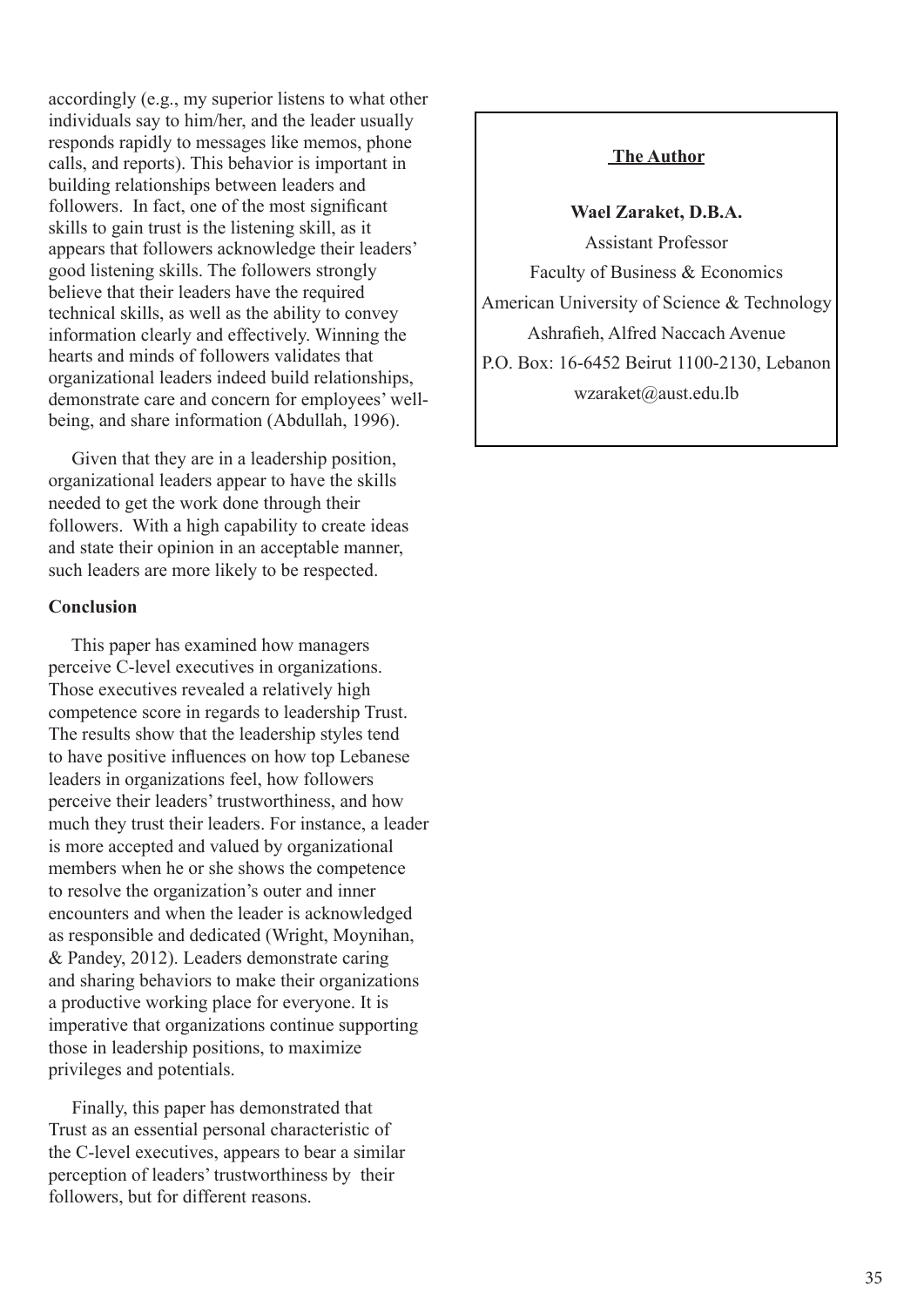#### **References**

- Abdullah, A. (1996) *Going global: Cultural dimensions in Malaysian management*. Malaysian Institute of Management.
- Alhabshi, S.O. & Ghazali, A. (1994) *Islamic values and management*. Institute of Islamic Understanding Malaysia.
- Barnett, T. & Schubert, E. (2002). Perceptions of ethical work climates and covenantal relationships. *Journal of Business Ethics*, *36*(3), 279-290.
- Bleak, L. & Fulmer, R. (2009). *Strategically developing strategic leaders*. (2nd. ed.), San Francisco, CA: Pfeiffer Publishing.
- Brower, H. H., Lester, S. W., Korsgaard, M. A. & Dineen, B. R. (2009). A closer look at trust between managers and subordinates: Understanding the effects of both trusting and being trusted on subordinate outcomes. *Journal of Management*, *35*(2), 327-347.
- Butler, J. K. Jr. & Cantrell, R. S. (1984). A behavioral decision theory approach to modeling dyadic trust in superiors and subordinates. *Psychological Reports*, *55*(1), 19-28.
- Caldwell, C. & Clapham, S. E. (2003). Organizational trustworthiness: An international perspective. *Journal of Business Ethics*, *47*(4), 349-364.
- Caldwell, C. & Dixon, R. D. (2010). Love, forgiveness, and trust: Critical values of the modern leader. *Journal of Business Ethics*, *93*(1), 91-101.
- Caldwell, C. & Hayes, L. A. (2010). Leadership, trustworthiness, and ethical stewardship. *Journal of Business Ethics*, *96*(4), 497-512.
- Caldwell, C. Hayes, L. A., Bernal, P., & Karri, R. (2008). Ethical stewardship–implications for leadership and trust. *Journal of Business Ethics*, *78*(1), 153-164.
- Caldwell, C., Truong, D. X., Linh, P. T. & Tuan, A. (2011). Strategic human resource management as ethical stewardship. *Journal of Business Ethics*, *98*(1), 171-182.
- Christie, R. & Geis, F. L. (1970). *Studies in Machiavellianism*. Cambridge, MA: Academic Press.
- Ciulla, J. B. (2004). Ethics and leadership effectiveness. In J. B. Ciulla; *Ethics, the Heart of Leadership* (pp. 302-327). Westport, CT: Praeger Publishers.
- Colquitt, J. A., Scott, B. A. & LePine, J. A. (2007). Trust, trustworthiness, and trust propensity: A meta-analytic test of their unique relationships with risk taking and job performance. *Journal of Applied Psychology*, *92*(4), 909 – 927.
- Corritore, C. L., Kracher, B. & Wiedenbeck, S. (2003). On-line trust: concepts, evolving themes, a model. *International Journal of Human-Computer Studies*, *58*(6), 737-758.
- Das, T. K. & Teng, B.S. (2004). The risk-based view of trust: A conceptual framework. *Journal of Business and Psychology*, *19*(1), 85–116.
- Den Hartog, D.N. & Verburg, R.M. (2004). High performance work sysytems, organizational culture and perceived organizational effectiveness. *Human Resource Management Journal*, *14*(1), 55-78.
- De Plessis, P., Conely, L. & Hlongwane, S. (2007). *Changing landscape for principalship: New challenges for tomorrow's leaders*. University of Johannesburg.
- Fry, L. W. (2003). Toward a theory of spiritual leadership. *The Leadership Quarterly*, *14*(6), 693-727.
- Gerson, R. F. & Gerson, R. G. (2006). *Positive performance improvement: A new paradigm for optimizing your workforce*. Boston, MA: Nicholas Brealey Publishing.
- Giffin, K. (1967). The contribution of studies of source credibility to a theory of interpersonal trust in the communication process. *Psychological Bulletin, 68*(2), 104-120.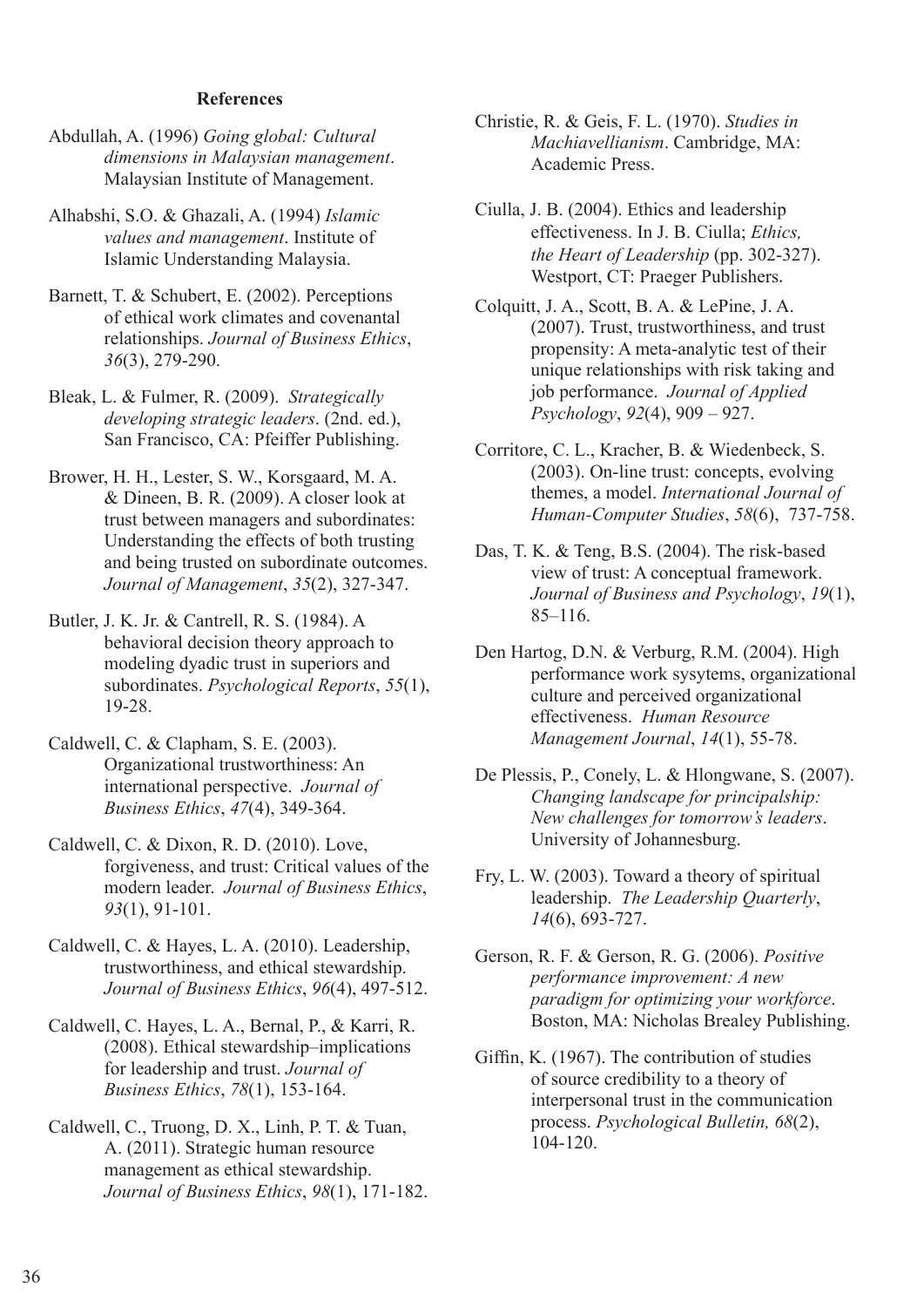- Gill, H., Boies, K., Finegan, J. E. & McNally, J. (2005). Antecedents of trust: Establishing a boundary condition for the relation between propensity to trust and intention to trust. *Journal of Business and Psychology, 19*(3), 287-302.
- Green, C. H. & Howe, A. P. (2011). *The trusted advisor field book: A comprehensive toolkit for leading with trust*. Hoboken, NJ: John Wiley & Sons.
- Hanson, B. (2013). The leadership development interface: Aligning leaders and organizations toward more effective leadership learning. *Advances in Developing Human Resources*, *15*(1), 106- 120.
- Hernandez, M. (2012). Toward an understanding of the psychology of stewardship. *Academy of Management Review*, *37*(2), 172-193.
- Hinchman, E. S. (2009). Receptivity and the will. *Noûs*, *43*(3), 395-427.
- Hollander, E. P. (1995). Ethical challenges in the leader-follower relationship. *Business Ethics Quarterly*, *5*(1), 55-65.
- Hosmer, L. T. (1995). Trust: The connecting link between organizational theory and philosophical ethics. *Academy of Management Review, 20*(2), 379-403.
- Kee, H. W. & Knox, R. E. (1970). Conceptual and methodological considerations in the study of trust and suspicion. *Journal of Conflict Resolution*, *14*(3), 357-366.
- Korbonski, A. (1976). Detente, East-West trade, and the future of economic integration in Eastern Europe. *World Politics*, *28*(4), 568- 589.
- Lyman, A. & Adler, H. (2012). *The trustworthy leader: Leveraging the power of trust to transform your organization.* San Francisco, CA: Jossey-Bass.
- Malhotra, N. K., Agarwal, J. & Peterson, M. (1996). Methodological issues in crosscultural marketing research: a state-ofthe-art review. *International Marketing Review*, *13*(5), 7-43.
- Mayer, R. C., Davis, J. H. & Schoorman, F. D. (1995). An integrative model of organizational trust. *Academy of Management Review*, *20*(3), 709-734.
- McInnis, K. J. (2012). P*sychological contracts in the workplace: A mixed methods design project* (Doctoral dissertation). The University of Western Ontario, Canada.
- McLain, D. & Hackman, B. (1995). Trust and risk taking in organizations. (Unpublished working paper). Virginia State University.
- Pava, M. L. (2003). *Leading with meaning: Using covenantal leadership to build a better organization*. New York: MacMillan; St. Martin's Press
- Petrie, N. (2011). *Future trends in leadership development*. Greensboro, NC: Center for Creative Leadership.
- Phillips, D. T. (1992). *Lincoln on leadership: Executive strategies for tough times*. New York: Hachette Book Group.
- Rousseau, D. M. (1995). *Psychological contracts in organizations: Understanding written and unwritten agreements*. London: Sage Publications Ltd.
- Rude, D. A. (2013). *Leadership and emotional intelligence: A phenomenological study on developmental experiences of effective federal government leaders*. George Washington University.
- Savolainen, T. & Häkkinen, S. (2011). Trusted to lead: Trustworthiness and its impact on leadership. Retieved from timreview.ca.
- Schoorman, F. D., Mayer, R. C. & Davis, J. H. (2007). An integrative model of organizational trust: Past, present, and future. *Academy of Management Review*, *32*(2), 344-354.